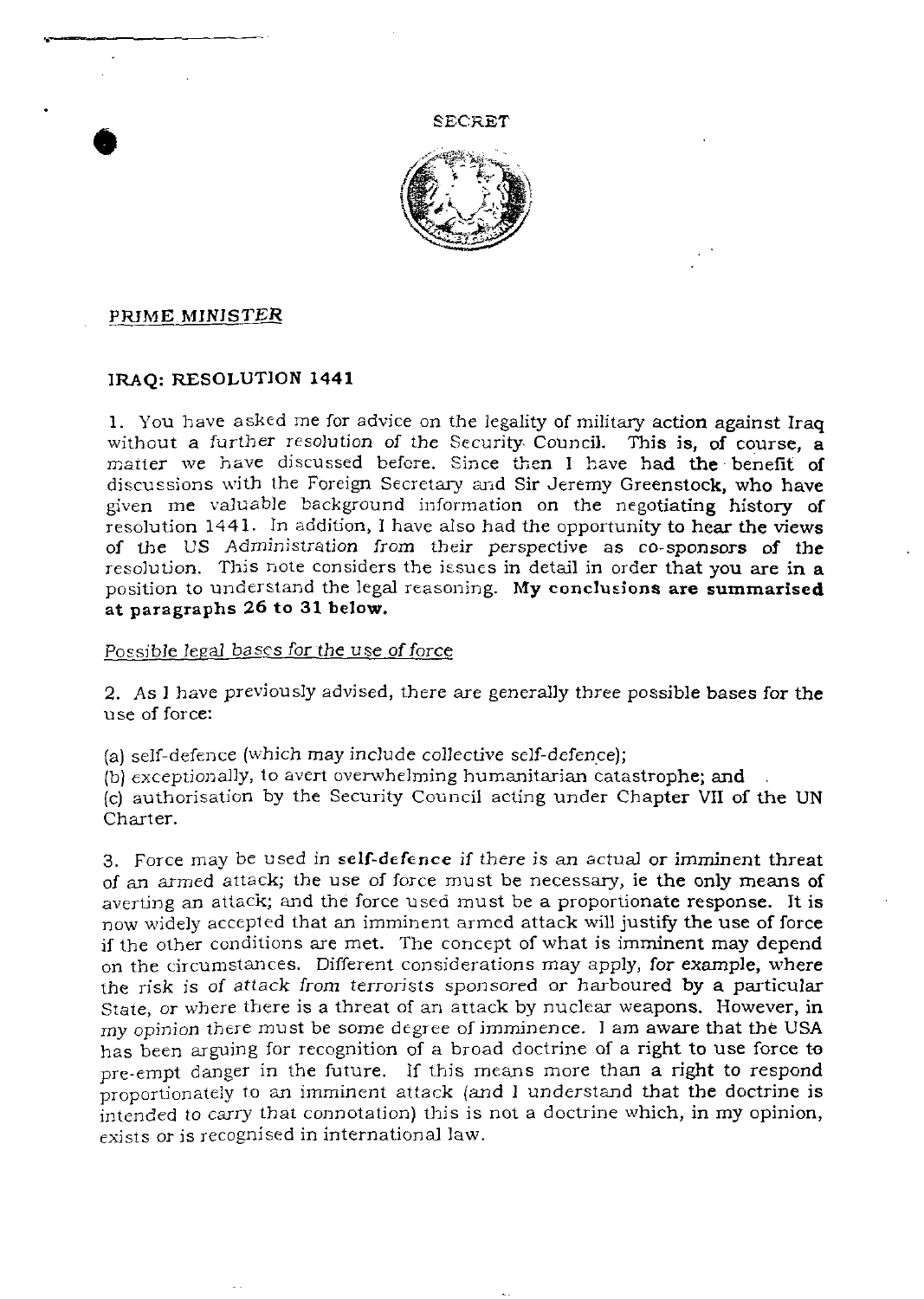

4. The use of force to avert overwhelming humanitarian catastrophe has been emerging as a further, and exceptional, basis for the use of force. It was relied on by the UK in the Kosovo crisis and is the underlying justification for the No-Fly Zones. The doctrine remains controversial, however. I know of no reason why it would be an appropriate basis for action in present circumstances.

5. Force may be used where this authorised by the UN Security Council acting under Chapter VII of the UN Charter. The key question is whether resolution 1441 has the effect of providing such authorisation.

#### Resolution 1441

6. As you are aware, the argument that resolution 1441 itself provides the authorisation to use force depends on the revival of the express authorisation to use force given in 1990 by Security Council resolution 678. This in turn gives rise to two questions:

- (a) is the so-called "revival argument" a sound legal basis in principle?
- (b) is resolution 1441 sufficient to revive the authorisation in resolution 678?

I deal with these questions in turn. It is a trite, but nonetheless relevant observation given what some commentators have been saying, that if the answer to these two questions is "yes", the use of force will have been authorised by the United Nations and not in defiance of it.

#### The revival argument

7. Following its invasion and annexation of Kuwait, the Security Council authorised the use of force against Iraq in resolution 678 (1990). This resolution authorised coalition forces to use all necessary means to force Iraq to withdraw from Kuwait and to restore international peace and security in the area. The resolution gave a legal basis for Operation Desert Storm, which was brought to an end by the cease-fire set out by the Council in resolution 687 (1991). The conditions for the cease-fire in that resolution (and subsequent resolutions) imposed obligations on Iraq with regard to the elimination of WMD<br>and monitoring of its obligations. Resolution 687 suspended, but did not Resolution 687 suspended, but did not terminate, the authority to use force in resolution 678. Nor has any subsequent resolution terminated the authorisation to use force in resolution 678. It has been the UK's view that a violation of Iraq's obligations under resolution 687 which is sufficiently serious to undermine the basis of-the-ceasefire can revive the authorisation to use force in resolution 678.

8. In reliance on this argument, force has been used on certain occasions. I am advised by the Foreign Office Legal Advisers that this was the basis for the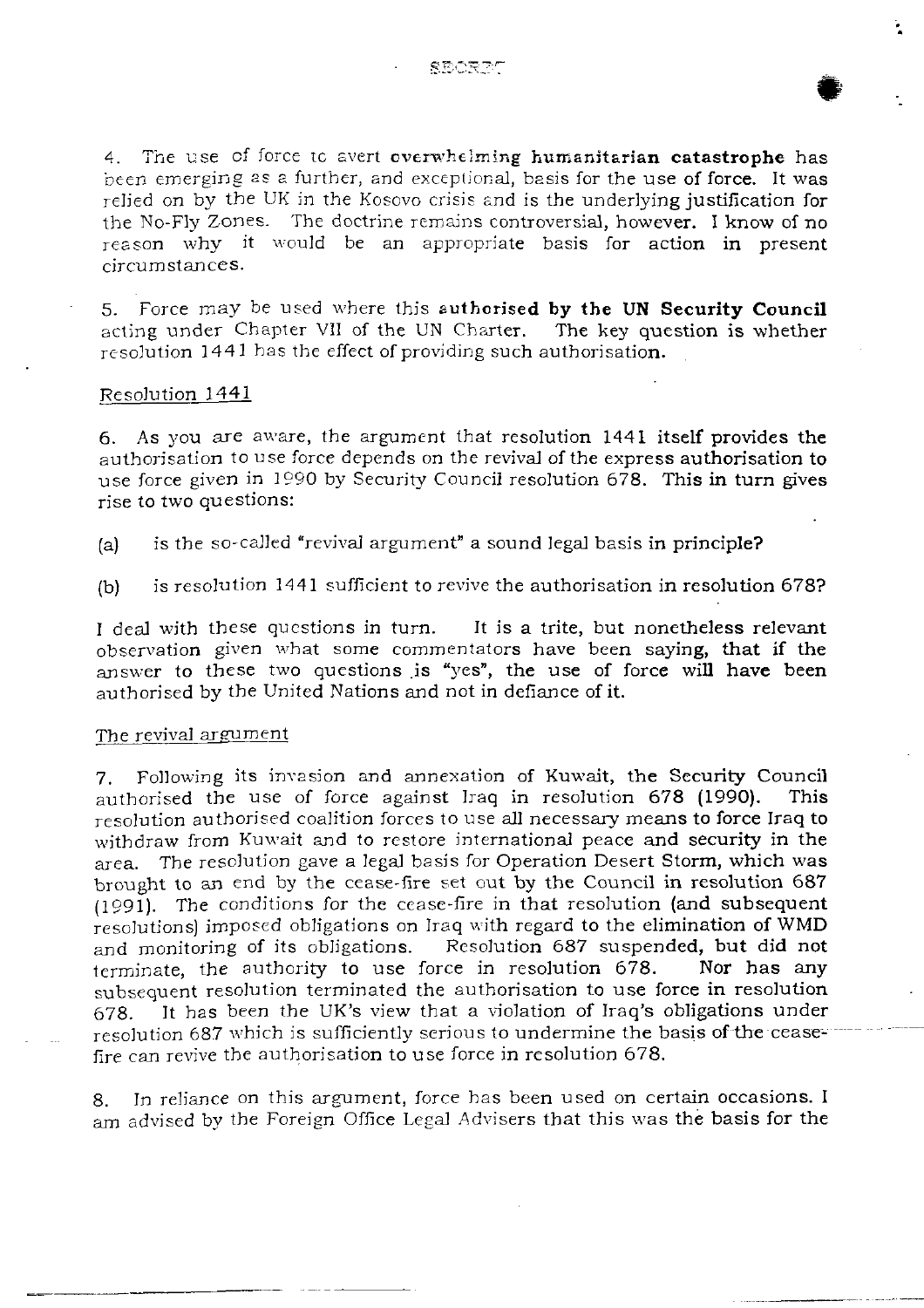SECRET



use of force between 13 and 18 January 1993 following UN Presidential Statements on 8 and 11 January 1993 condemning particular failures by Iraq to observe the terms of the cease-fire resolution. The revival argument was also the basis for the use of force in December 1998 by the US and UK (Operation Desert Fox). This followed a series of Security Council resolutions, notably, resolution 1205 (1998).

9. Law Officers have advised in the past that, provided the conditions are made out, the revival argument does provide a sufficient justification in international law for the use of force against Iraq. That view is supported by an opinion given in August 1992 by the then UN Legal Counsel, Carl-August Fleischauer. However, the UK has consistently taken the view (as did the Fleischauer opinion) that, as the cease-fire conditions were set by the Security Council in resolution 687, it is for the Council to assess whether any such breach of those obligations has occurred. The US have a rather different view: they maintain that the fact of whether Iraq is in breach is a matter of objective fact which may therefore be assessed by individual Member States. I am not aware of any other state which supports this view. This is an issue of critical importance This is an issue of critical importance. when considering the effect of resolution 1441.

10. The revival argument is controversial. It is not widely accepted among academic commentators. However, I agree with my predecessors' advice on However, I agree with my predecessors' advice on this issue. Further, I believe that the arguments in support of the revival argument are stronger following adoption of resolution 1441. That is because of the terms of the resolution and the course of the negotiations which led to its adoption. Thus, preambular paragraphs 4, 5 and 10 recall the authorisation to use force in resolution 678 and that resolution 687 imposed obligations on Iraq as a necessary condition of the cease-fire. Operative paragraph (OP) 1 provides that Iraq has been and remains in material breach of its obligations under relevant resolutions, including the resolution 687. OP13 recalls that Iraq has been warned repeatedly that "serious consequences" will result from continued violations of its obligations. The previous practice of the Council and statements made by Council members during the negotiation of resolution 1441 demonstrate that the phrase "material breach" signifies a finding by the Council of a sufficiently serious breach of the cease-fire conditions to revive the authorisation in resolution 678 and that "serious consequences" is accepted as indicating the use of force.

11. I disagree, therefore, with those commentators and lawyers, who assert that nothing less than an explicit authorisation to use force in a Security Council resolution will be sufficient.

## Sufficiency of resolution 1441

12. In order for the authorisation to use force in resolution 678 to be revived, there needs to be a determination by the Security Council that there is a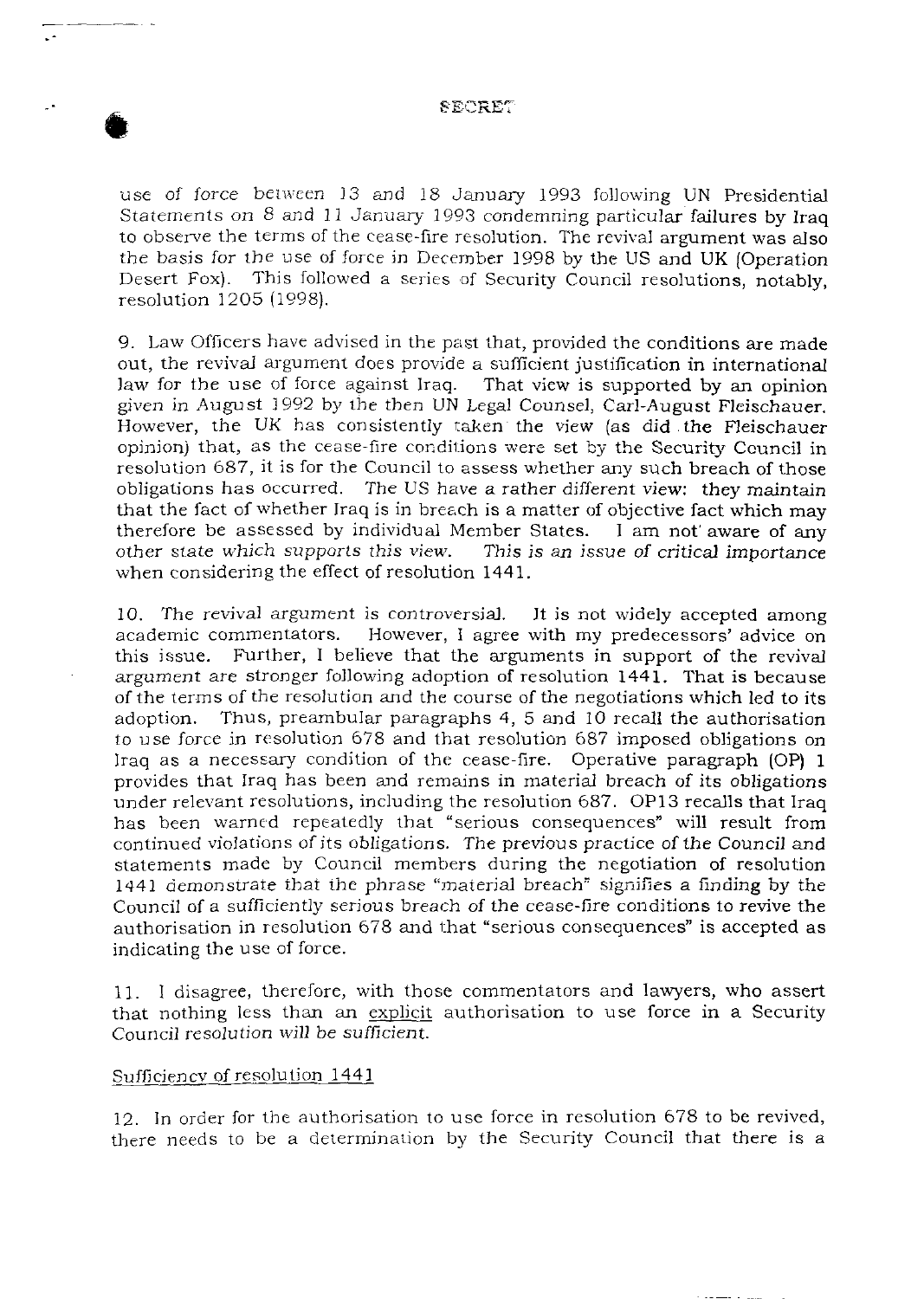violation of the conditions of the cease-fire and that the Security Council considers it sufficiently serious to destroy the basis of the cease-fire. Revival will not. however, take place, notwithstanding a finding of violation, if the Security Council has made it clear either that action short of the use of force should be taken to ensure compliance with the terms of the cease-fire, or that it intends to decide subsequently what action is required to ensure compliance. Notwithstanding the determination of material breach in OP1 of resolution 1441, it is clear that the Council did not intend that the authorisation in resolution 678 should revive immediately following the adoption of resolution 1441, since OP2 of the resolution affords Iraq a "final opportunity" to comply with its disarmament obligations under previous resolutions by cooperating with the enhanced inspection regime described in OPs 3 and 5-9. But OP2 also states that the Council has determined that compliance with resolution 1441 is Iraq's last chance before the cease-fire resolution will be enforced. OP2 has the effect therefore of suspending the legal consequences of the OP1 determination of material breach which would otherwise have triggered the revival of the authorisation in resolution 678. The narrow but key question is: on the true interpretation of resolution 1441, what has the Security Council decided will be the consequences of Iraq's failure to comply with the enhanced regime.

13. The provisions relevant to determining whether or not Iraq has taken the final opportunity given by the Security Council are contained in OPs 4, 11 and 12 of the resolution.

- OP4 provides that false statements or omissions in the declaration to be submitted by Iraq under OPS and failure by Iraq at any time to comply with and cooperate fully in the implementation of resolution 1441 will constitute a further material breach of Iraq's obligations and will be reported to the Council for assessment under paragraphs 11 and 12 of the resolution.

- OP11 directs the Executive Chairman of UNMOVIC and the Director-General of the IAEA to report immediately to the Council any interference by Iraq with inspection activities, as well as any failure by Iraq to comply with its disarmament obligations, including the obligations regarding inspections under resolution 1441.

- OP12 provides that the Council will convene immediately on receipt of a report in accordance with paragraphs 4 or 11 "in order to consider the situation and the need for compliance with all of the relevant Council resolutions in order to secure international peace and security".

It is clear from the text of the resolution, and is apparent from the negotiating history, that if Iraq fails to comply, there will be a further Security Council discussion. The text is, however, ambiguous and unclear on what happens next.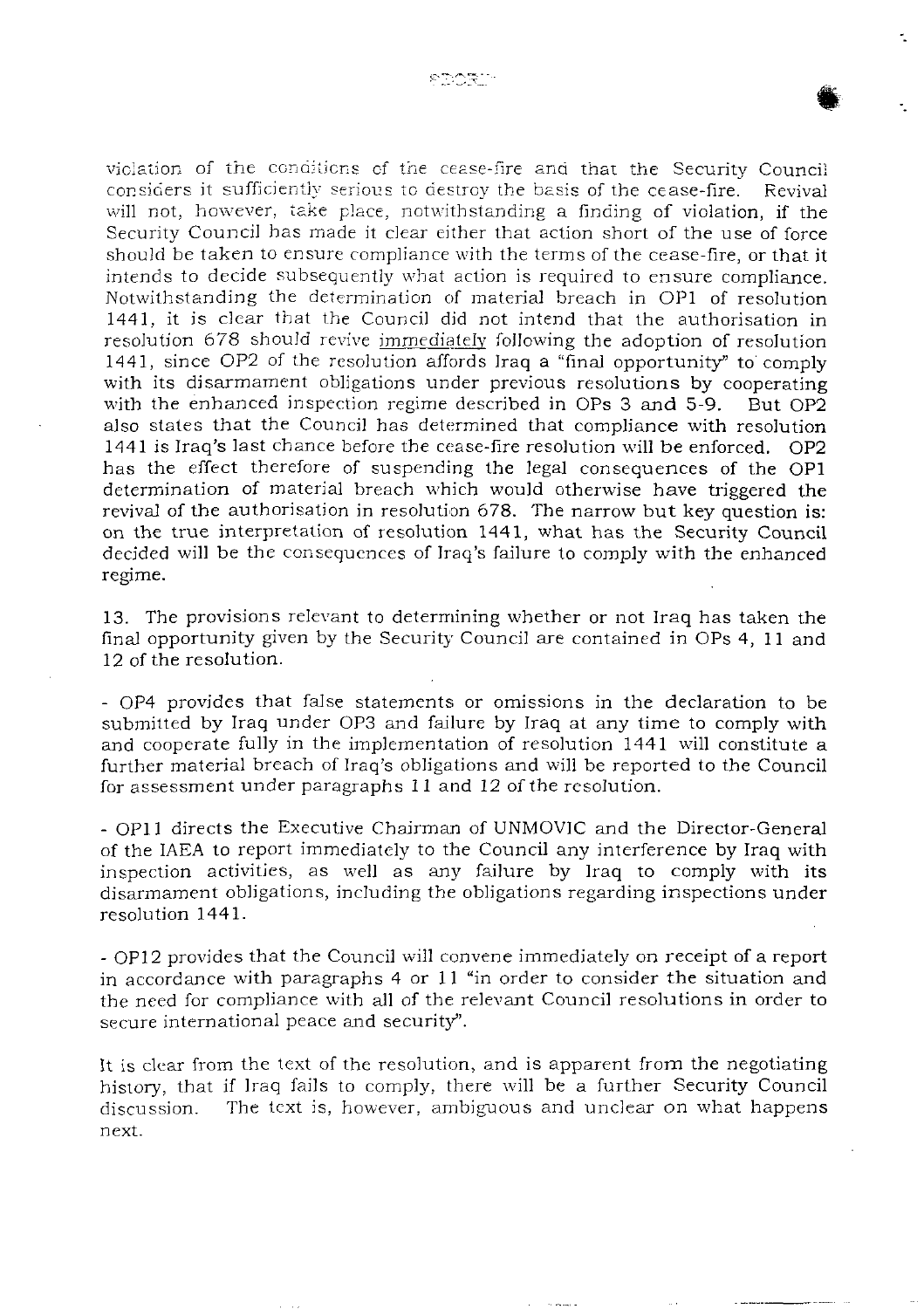

sport

- 14. There are two competing arguments:
- (i) that provided there is a Council discussion, if it does not reach a conclusion, there remains an authorisation to use force;
- (ii) that nothing short of a further Council decision will be a legitimate basis for the use of force.

## The first argument

15. The first argument is based on the following steps:

(a) OP1, by stating that Iraq "has been and remains in material breach" of its obligations under relevant resolutions, including resolution 687 amounts to a determination by the Council that Iraq's violations of resolution 687 are sufficiently serious to destroy the basis of the cease-fire and therefore, in principle, to revive the authorisation to use force in resolution 678;

(b) the Council decided, however, to give Iraq "a final opportunity" (OP 2) but because of the clear warning that it faced "serious consequences as a result of its continued violations" (OP 13) was warning that a failure to take that "final opportunity" would lead to such consequences;

 $(c)$  further, by OP 4, the Council decided in advance that false statements or omissions in its declaration and "failure by Iraq at any time to comply with, and cooperate fully in the implementation of, this resolution" would constitute "a further material breach"; the argument is that the Council's determination in advance that particular conduct would constitute a material breach (thus reviving the authorisation to use force) is as good as its determination after the event;

(d) in either event, the Council must meet (OP 12) "to consider the situation and the need for full compliance with all of the relevant Council resolutions in order to secure international peace and security'; but the resolution singularly does not say that the Council must decide what action to take. The Council knew full well, it is argued, the difference between "consider" and "decide" and so the omission is highly significant. Indeed, the omission is especially so the omission is highly significant. important as the French and Russians made proposals to include an express requirement for a further decision, but these were rejected precisely to avoid being tied to the need to obtain a second resolution. On this view, therefore, while the Council has the opportunity to take a further decision, the determinations of material breach in OPs 1 and 4 remain valid even if the Council does not act.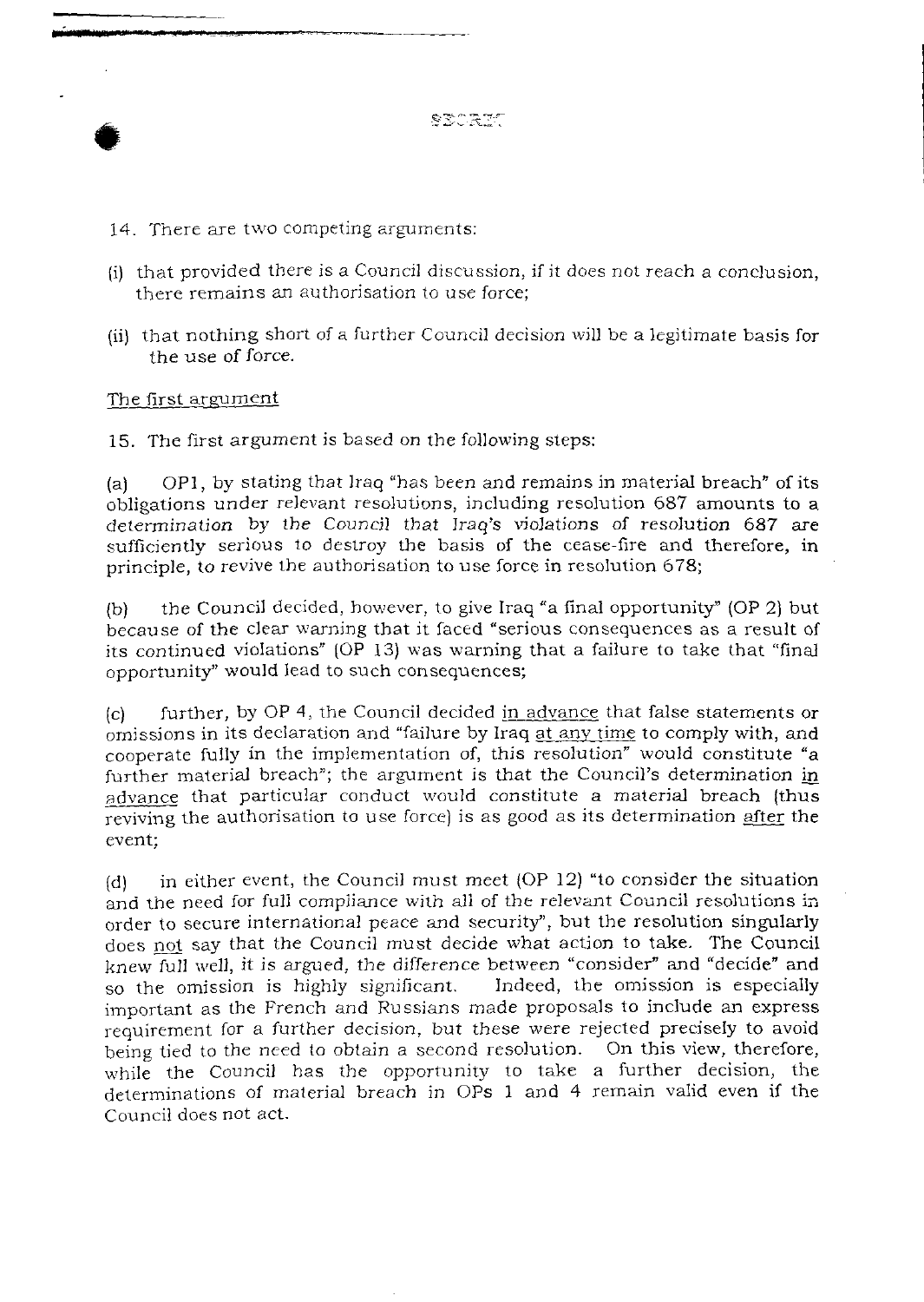

# The second argument

16. The second argument focuses, by contrast, on two provisions in particular of the resolution: first, the final words in OP 4 ("and will be reported to the Council for assessment in accordance with paragraphs 11 and 12 below") and, second, the requirement in OP 12 for the Council to "consider the situation and the need for full compliance with all of the relevant Council resolutions in order to secure international peace and security". Taken together, it is argued, these provisions indicate that the Council decided in resolution 1441 that in the event of continued Iraqi non-compliance, the issue should return to the Council for a further decision on what action should be taken at that stage.

## Discussion

17. So far as OP4 of the resolution is concerned, one view is that the words at the end of this paragraph indicate the need for an assessment by the Security Council of how serious any Iraqi breaches really are and whether they are sufficiently serious to destroy the basis of the cease-fire. This argument is supported by public statements to the effect that only serious cases of noncompliance will constitute a further material breach. Thus, the Foreign Secretary stated in Parliament on 25 November that "material breach means something significant; some behaviour or pattern of behaviour that is serious. Among such breaches could be action by the Government of Iraq seriously to obstruct or impede the inspectors, to intimidate witnesses, or a pattern of behaviour where any single action appears relatively minor but the action as a whole add up to something deliberate and more significant: something that shows Iraq's intention not to comply". If that is right, then the question is who makes the assessment of what constitutes a sufficiently serious breach. On the UK view of the revival argument (though not the US view) that can only be the Council, because only the Council can decide if a violation is sufficiently serious to revive the authorisation to use force.

18. It is right to say, however, that such an argument has less force if OP 4 operates automatically. Thus, the wording of OP4 indicates that any failure by Iraq to comply with and cooperate fully in the implementation of the resolution will constitute a further material breach (leaving aside the question of whether false statements or omissions in the OPS declaration is an additional requirement). If OP4 means what it says: the words "cooperate fully" were included specifically to ensure that any instances of non-cooperation would amount to a further material breach. This is the US analysis of OP4 and is undoubtedly more consistent with the view that no further decision of the Council is necessary to authorise force, because it can be argued that the Council has determined in advance that any failure will be a material breach.

19. It has been suggested that it is possible to establish that Iraq has failed to take its final opportunity through the procedures in OPs 11 and 12 without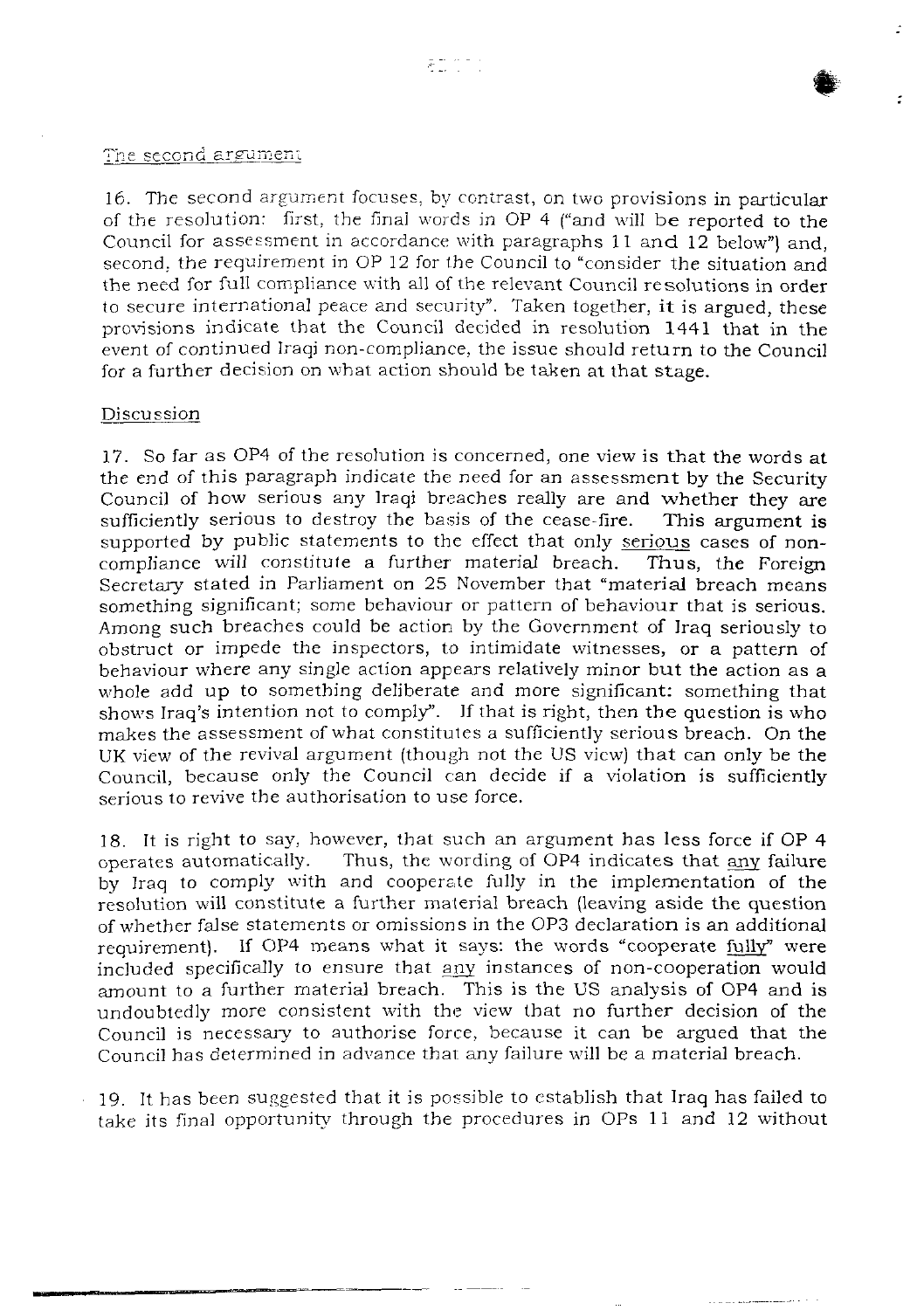SECRET

regard to OP4. in which case it is unnecessary to consider the effect of the words "for assessment", I do not consider that this argument really assists. First, the resolution must be read as a whole. Second, I accept that it is possible that a Council discussion under OP12 may be triggered by a report from Blix and El-Baradei under OP11 and that this may have the effect of establishing that Iraq has failed to lake the final opportunity granted by OP2. But 1 do not consider that it can be argued seriously that OP4 does not apply in these circumstances. It is clear from a comparison of the wording of paragraphs 4 and 11 that any Iraqi conduct which would be sufficient to trigger a report from the inspectors under OP11 would also amount to a failure to comply with and cooperate fully in the implementation of the resolution and would thus also be covered by OP4. In addition, the reference to paragraph 11 in OP4 cannot be ignored. It is net entirely clear what this means, but the most convincing explanation seems to be that it is a recognition that an OP11 inspectors' report would also constitute a report of further material breach within the meaning of OP4 and would thus be assessed by the Council under OP12. Moreover, the US see OP4 as an essential part of the mechanism for establishing that Iraq has failed to take its final opportunity.

20. It has also been suggested that the final words of OP4 were chosen carefully to avoid the implication that it was for the Security Council to assess whether Iraqi conduct constituted a further material breach. The French proposed to amend OP4 so that Iraqi conduct would only amount to a further material breach "when assessed" as such by the Council, but this amendment was not accepted. I am not wholly convinced by this argument: if, for the reasons discussed in paragraph 17 above, OP4 requires an assessment of Iraq's conduct by the Council, the alternative language makes little difference. However, I do accept that the negotiating history indicates that the words at the end of OP4 "and shall be reported to the Council for assessment in accordance with paragraphs 11 and 12" were added at a late stage, but in substitution for other language which would clearly have had the effect of making any finding of further material breach subject to a further Council decision.

21. Whether a report comes to the Council under OP4 or OP11, the critical issue is what action the Council is required to take at that point. In other words, what does OP12 require. It is clear that the language of OP12 was a compromise by the US from their starting position that the Council should authorise in advance the use of all necessary means to enforce the cease-fire resolution in the event of continued violations by Iraq. It is equally clear, however, that the language does not expressly provide that a further Council decision is necessary to authorise the use of force. The paragraph indicates that in the event of a report of a further material breach (whether under OP4 or OP11) there will be a meeting of the Council to consider the situation and the need for compliance in order to secure international peace and security. The Council thus has the opportunity to take a further decision expressly authorising the use of force or, conceivably, to decide that other enforcement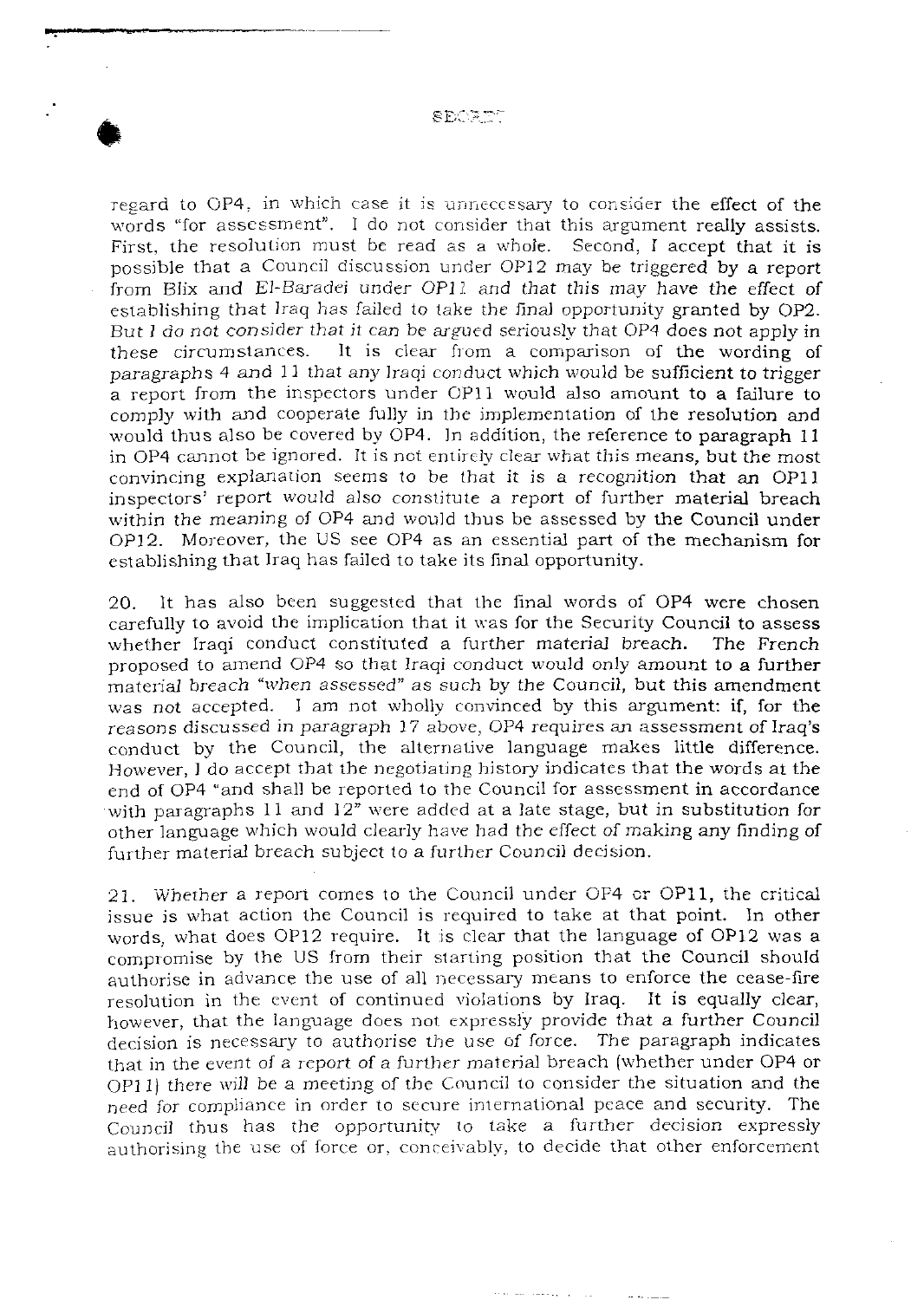means should be used. But the Council might fail to act. The resolution does not state what is to happen in those circumstances. The clear US view is that, whatever the reason for the Council's failure to act, the determination of material breach in OPs 1 and 4 would remain valid, thus authorising the use of force without a further decision. My view is that different considerations apply in different circumstances. The OP12 discussion might make clear that the Council's view is that military action is appropriate but that no further decision is required because of the terms of resolution 1441. In such a case, there would be good grounds for relying on the existing resolution as the legal basis for any subsequent military action. The more difficult scenario is if the views of Council members are divided and a further resolution is not adopted either because it fails to attract 9 votes or because it is vetoed.

22. The principal argument in favour of the view that no further decision is required to authorise force in these circumstances is that the language of OP12 (ie "consider") was chosen deliberately to indicate the need for a further discussion, but not a decision. As I have indicated, it is contended that this interpretation is supported by the negotiating history. The French and Russians both made proposals to amend OP12 to include an express requirement for a further decision, but these proposals were not accepted. The US Administration insist that they made clear throughout that they would not accept a text which subjected the use of force to a further Council decision. The French (and others) therefore knew what they were voting for. The US are confident that in accepting OPs 4 and 12, they were conceding a Council discussion and no more. The US, of course, approached the negotiation of resolution 1441 from a different starting point because, as I explained in paragraph 9 above, they have always taken the view that "material breach" is a matter of objective fact and does not require a Security Council determination. (By contrast, the UK position taken on the advice of successive Law Officers, has been that it is for the Security Council to determine the existence of a material breach of the cease-fire.) Therefore, while the US objective was to ensure that the resolution did not constrain the right of action which they believed they already had, our objective was to secure a sufficient authorisation from the Council in the absence of which we would have had no right to act. I have considered whether this difference in the underlying legal view means that the effect of the resolution might be different for the US than for the UK, but I have concluded that it does not affect the position. If OP12 of the resolution, properly interpreted, were to mean that a further Council decision was required before force was authorised, this would constrain the US just as much as the UK. It was therefore an essential negotiating point for the US that the resolution should not concede the need for a second resolution. They are convinced that they succeeded.

23. 1 was impressed by the strength and sincerity of the views of the US Administration which I heard in Washington on this point. However, the difficulty is that we are reliant on their assertions for the view that the French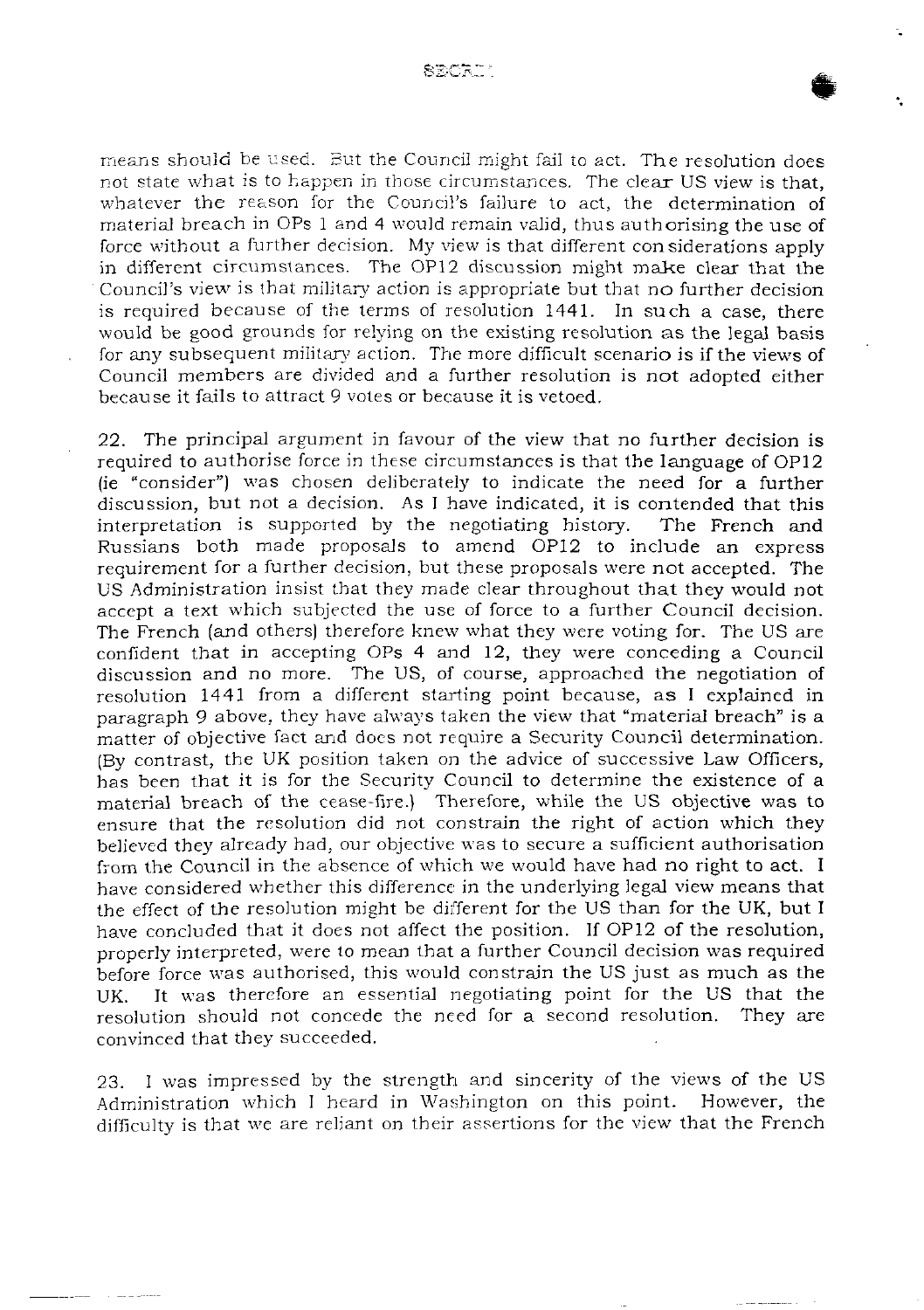(and others) knew and accepted that they were voting for a further discussion and no more. We have very little hard evidence of this beyond a couple of telegrams recording admissions by French negotiators that they knew the US would not accept a resolution which required a further Council decision. The possibility remains that the French and others accepted OP 12 because in their view it gave them a sufficient basis on which to argue that a second resolution was required (even if that was not made expressly clear). A further difficulty is that, if the matter ever came before a court, it is very uncertain to what extent the court would accept evidence of the negotiating history to support a particular interpretation of the resolution, given that most of the negotiations were conducted in private and there are no agreed or official records.

24, The counter view of OP 12 is that this paragraph must imply a decision by the Council. Three particular arguments support that approach:

- (i) when taken with the word "assessment" in OP 4, the language of OP 12 indicates that the Council will be assessing the seriousness of any Iraqi breach; this is especially powerful if in truth some assessment is necessary;
- (ii) there is a special significance in the words "in order to secure international peace and security". They reflect not only the special responsibility of the Security Council under Article 39 of the UN Charter ("The Security Council shall determine the existence of any threat to the peace, breach of the peace, or acts of aggression and shall make recommendations, or decide what measures shall be taken ......to maintain or restore international peace and security"), but also pick up the language of both resolution  $678$  (which authorised the use of force "to restore international peace and security in the area") and resolution 687 (which referred to the objective of "restoring international peace and security in the area as set out in its recent resolutions"). The clear inference, it will be argued, is that this shows the Council was to exercise a deliberative role on that issue, ie to determine what it is necessary to secure international peace and security;
- (iii) any other construction reduces the role of the Council discussion under OP12 to a procedural formality. Others have jibbed at this categorisation, but I remain of the opinion that this would be the effect in legal terms of the view that no further resolution is required. The Council would be required to meet, and all members of the Council would be under an obligation to participate in the discussion in good faith, but even if an overwhelming majority of the Council were opposed to the use of force, military action could proceed regardless.

25. Where the meaning of a resolution is unclear from the text, the statements made by members of the Council at the time of its adoption may be taken into

والمتحدث والتناسيسية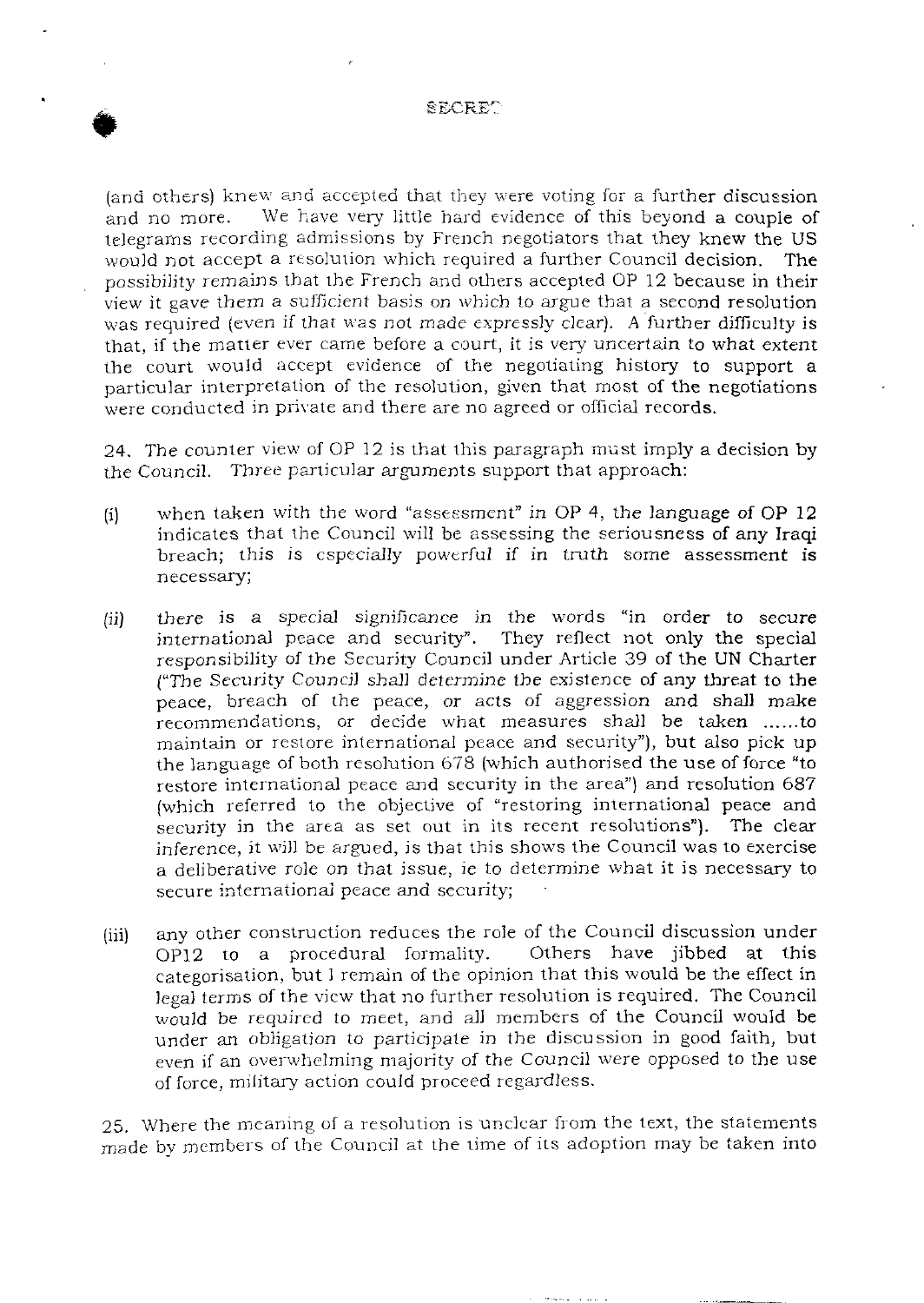account in order tc ascertain the Council's intentions. The statements made during the debate en 8 November 2002 are not, however, conclusive. The US and UK stated that further breaches would be reported to the Council "for discussion". Jeremy Greenstock then added that we would then expect the Council to "meet its responsibilities", although (implicitly) we would be prepared to act without Council backing to ensure that the task of disarmament is completed. Only the US explicitly stated that it believed that the resolution did not constrain the use of force by States "to enforce relevant United Nations resolutions and protect world peace and security" regardless of whether there was a further Council decision. Conversely, two other Council members, Mexico and Ireland, made clear that in their view a further decision of the Council was required before the use of force would be authorised. Syria also stated that "the resolution should not be interpreted, through certain paragraphs, as authorising any State to use force". Most other Council members were less clear in their comments. The joint statement of France, members were less clear in their comments. Russia and China is somewhat opaque, but seems to imply that a further decision is required. Many delegations welcomed the fact that there was "no automaticity" in the resolution with regard to the use of force. But it is not clear what they meant by this. It could indicate that they did not consider that the resolution authorised the use of force in any circumstances by means of the revival argument. On the other hand there is some evidence from the negotiating history that their main concern was that the resolution should not authorise force immediately following its adoption on the basis of "material breach" in OP1 plus "serious consequences" in OP13. The UK and US indicated that "no automaticity" meant that there would be a Council discussion before force was used.

#### Summary

26. To sum up, the language of resolution 1441 leaves the position unclear and the statements made on adoption of the resolution suggest that there were differences of view within the Council as to the legal effect of the resolution. Arguments can be made on both sides. A key question is whether there is in truth a need for an assessment of whether Iraq's conduct constitutes a failure to take the final opportunity or has constituted a failure fully to cooperate within the meaning of OP 4 such that the basis of the cease-fire is destroyed. If an assessment is needed of that sort, it would be for the Council to make it. A narrow textual reading of the resolution suggests that sort of assessment is not needed, because the Council has pre-determined the issue. Public statements, on the other hand, say otherwise.

27. In these circumstances, I remain of the opinion that the safest legal course would be to secure the adoption of a further resolution to authorise the use of force. I have already advised that I do not believe that such a resolution need be explicit in its terms. The key point is that it should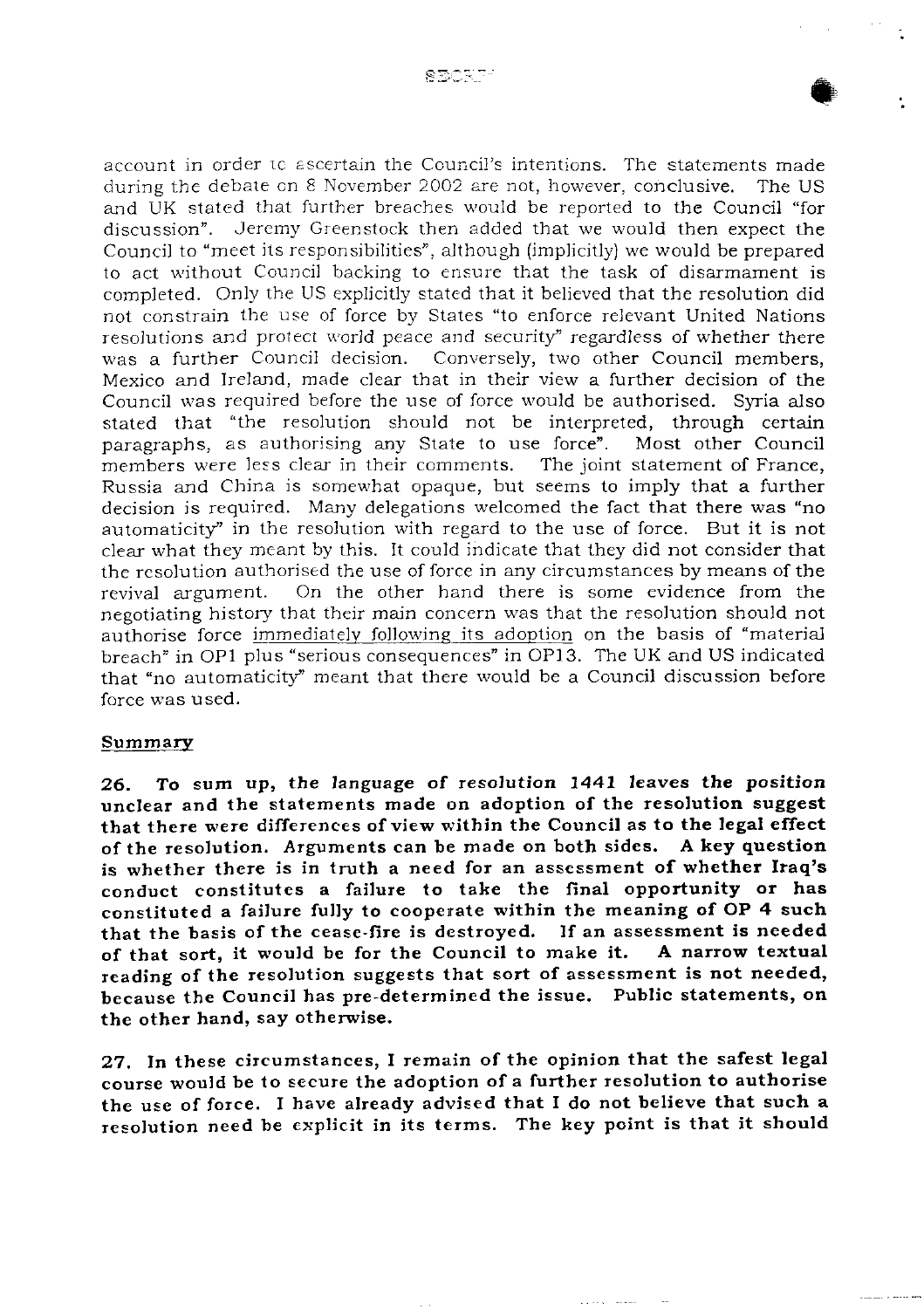

establish that the Council has concluded that Iraq has failed to take the final opportunity offered by resolution 1441, as in the draft which has already been tabled.

28. Nevertheless, having regard to the information on the negotiating history which I have been given and to the arguments of the US Administration which I heard in Washington, I accept that a reasonable case can be made that resolution 1441 is capable in principle of reviving the authorisation in 678 without a further resolution.

29. However, the argument that resolution 1441 alone has revived the authorisation to use force in resolution 678 will only be sustainable if there are strong factual grounds for concluding that Iraq has failed to take<br>the final opportunity. In other words, we would need to be able to In other words, we would need to be able to demonstrate hard evidence of non-compliance and non-cooperation. Given the structure of the resolution as a whole, the views of UNMOVIC and the IAEA will be highly significant in this respect. In the light of the latest reporting by UNMOVIC, you will need to consider extremely carefully whether the evidence of non-cooperation and non-compliance by Iraq is sufficiently compelling to justify the conclusion that Iraq has failed to take its final opportunity.

30. In reaching my conclusions, I have taken account of the fact that on a number of previous occasions, including in relation to Operation Desert Fox in December 1998 and Kosovo in 1999, UK forces have participated in military action on the basis of advice from my predecessors that the legality of the action under international law was no more than reasonably arguable. But a "reasonable case" does not mean that if the matter ever came before a court I would be confident that the court would agree with this view. I judge that, having regard to the arguments on both sides, and considering the resolution as a whole in the light of the statements made on adoption and subsequently, a court might well conclude that OPs 4 and 12 do require a further Council decision in order to revive the authorisation in resolution 678. But equally I consider that the counter view can be reasonably maintained. However, it must be recognised that on previous occasions when military action was taken on the basis of a reasonably arguable case, the degree of public and Parliamentary scrutiny of the legal issue was nothing like as great as it is today.

31. The analysis set out above applies whether a second resolution fails to be adopted because of a lack of votes or because it is vetoed. As I have said before, I do not believe that there is any basis in law for arguing that there is an implied condition of reasonableness which can be read into the power of veto conferred on the permanent members of the Security Council by the UN Charter. So there are no grounds for arguing that an "unreasonable veto" would entitle us to proceed on the basis of a

 $\mathcal{O}(\mathcal{A})$  and  $\mathcal{O}(\mathcal{A})$  and  $\mathcal{O}(\mathcal{A})$  . In the  $\mathcal{A}$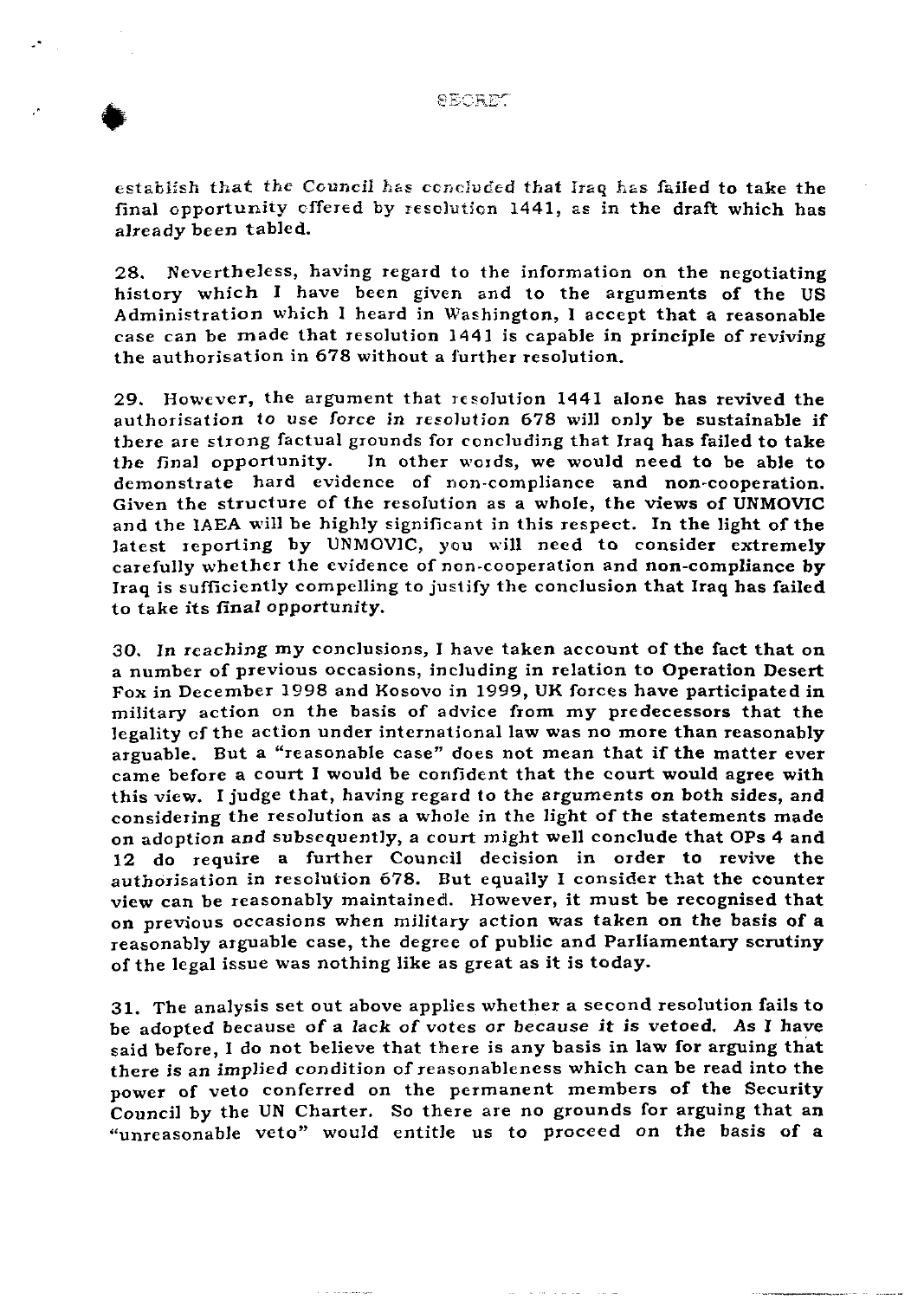

presumed Security Council authorisation. In any event, if the majority of world opinion remains opposed to military action, it is likely to be difficult on the facts to categorise a French veto as "unreasonable". The legal analysis may, however, be affected by the course of events over the next week or so, eg the discussions on the draft second resolution. If we fail to achieve the adoption of a second resolution, we would need to consider urgently at that stage the strength of our legal case in the light of circumstances at that time.

### Possible consequences of acting without a second resolution

32. In assessing the risks of acting on the basis of a reasonably arguable case, you will wish to take account of the ways in which the matter might be brought before a court. There are a number of possibilities. First, the General There are a number of possibilities. First, the General Assembly could request an advisory opinion on the legality of the military action from the International Court of Justice (ICJ). A request for such an opinion could be made at the request of a simple majority of the States within the GA, so the UK and US could not block such action. Second, given that the United Kingdom has accepted the compulsory jurisdiction of the ICJ, it is possible that another State which has also accepted the Court's jurisdiction might seek to bring a case against us. This, however, seems a less likely option since Iraq itself could not bring a case and it is not easy to see on what basis any other State could establish that it had a dispute with the UK. But we cannot absolutely rule out that some State strongly opposed to military action might try to bring such a case. If it did, an application for interim measures to stop the campaign could be brought quite quickly (as it was in the case of Kosovo).

33. The International Criminal Court at present has no jurisdiction over the crime of aggression and could therefore not entertain a case concerning the lawfulness of any military action. The ICC will however have jurisdiction to examine whether any military campaign has been conducted in accordance with international humanitarian law. Given the controversy surrounding the legaJ basis for action, it is likely that the Court will scrutinise any allegations of war crimes by UK forces very closely. The Government has already been put on notice by CND that they intend to report to the ICC Prosecutor any incidents which their lawyers assess to have contravened the Geneva Conventions. The ICC would only be able to exercise jurisdiction over UK personnel if it considered that the UK prosecuting authorities were unable or unwilling to investigate and, if appropriate, prosecute the suspects themselves.

34. It is also possible that CND may try to bring further action to stop military action in the domestic courts, but I am confident that the courts would decline jurisdiction as they did in the case brought by CND last November. Two further, though probably more remote possibilities, are an attempted prosecution for murder on the grounds that the military action is unlawful and